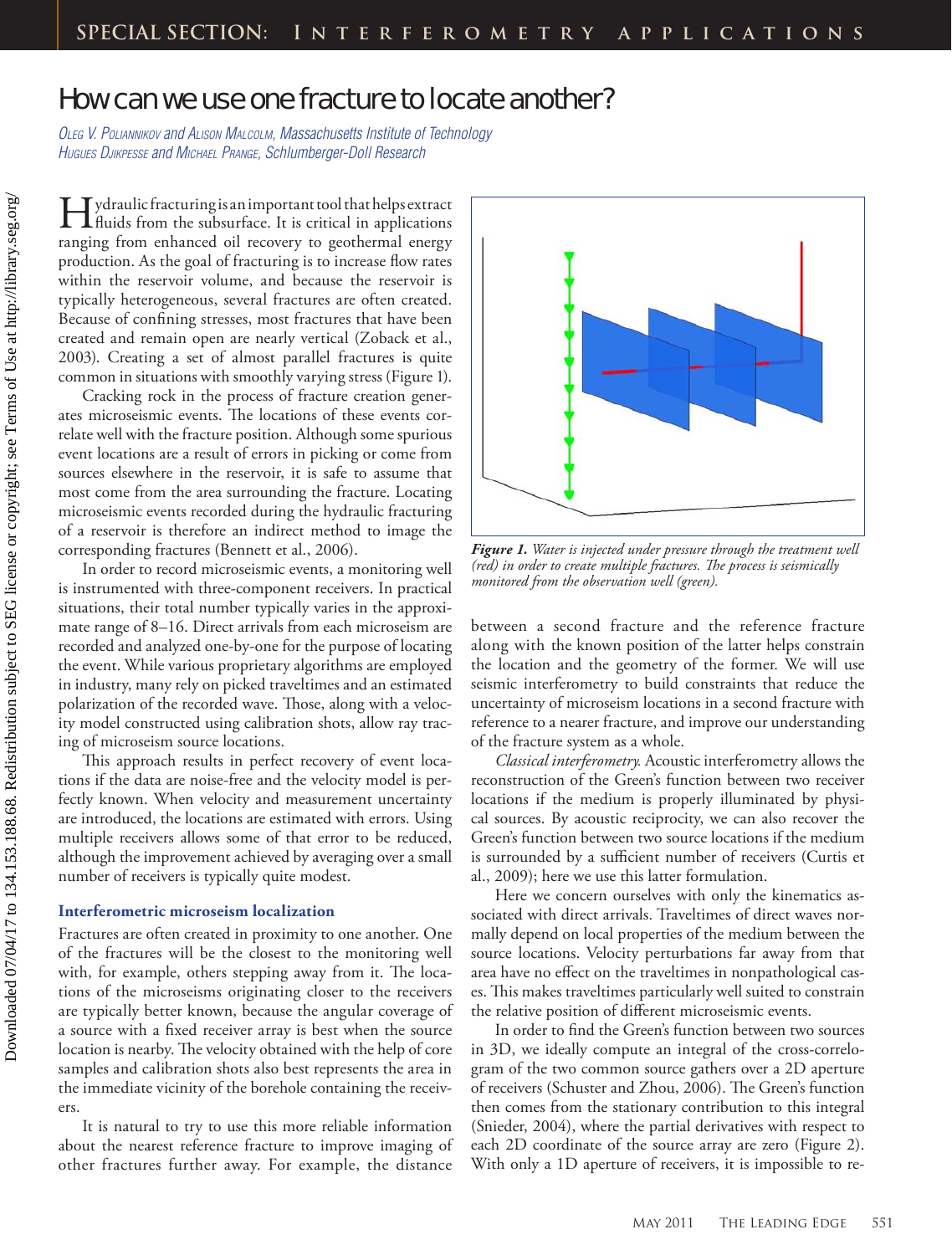

Figure 2. (left) The ray that connects two sources is received at the stationary location (intersection of two green lines) of the 2D receiver aperture. (right) The stationary receiver location is the stationary point of the 2D cross-correlogram of the two common source gathers. The cross*correlogram (red curve on left) calculated over a one-dimensional receiver array (red line on right) may exhibit an extremum, but it need not correspond to any physical ray or yield a physical traveltime.*



*Figure 3. The receiver in a 1D array is (vertically) stationary with respect to two given sources (red stars) if the source locations can be rotated about the receiver line into collinear positions (black stars).*

cover the full Green's function, but we show in the next section that we can recover partial information about the Green's function including the elevation and the radial traveltime between the two source locations.

*Single-well imaging.* When classical interferometry is employed, stationary contributions add constructively and nonstationary contributions are stacked out automatically. However, sufficient information must be present in the data to allow this to occur. Because our interest is ultimately in the stationary contribution, and because the stationary phase point is defined as one where two partial derivatives are zero, using a two-dimensional receiver array is critical for the final success of this process. Because only one partial derivative can be estimated with a 1D receiver aperture, stationary phase points are ill-defined and physical traveltimes cannot be reliably estimated. However, a cross-correlogram constructed using data recorded by a 1D receiver array still contains partial information about wave propagation between the two source locations; we exploit this property to improve microseism location in fractures adjacent to a known fracture.

Although our method is fully applicable to any known velocity model through which rays can be traced, here we consider for simplicity a homogeneous model. Assume that the receiver array in the monitoring well is strictly vertical. This assumption is also not critical for success of the method, but it will simplify the presentation. Because the receiver array is one-dimensional, so are the events in the cross-correlogram. Event moveouts are given by correlation lags as a function of the receiver depth.

The physical ray connecting any two microseism sources will almost never intersect the one-dimensional receiver array. But the cross-correlogram event consisting of the cross-correlation of the direct arrivals from the two sources will still have a (one-dimensional) stationary phase point provided that the sources can be rotated about the receiver array axis so that the two sources and some receiver from the array lie on the same ray (Figure 3). If the stationary phase point lies between two receivers, the correlation lag may be interpolated.

The true source locations and their apparent images obtained by rotations into the same vertical plane are indistinguishable based on the recorded data because the vertical array is kinematically insensitive to the azimuthal information. The stationary depth of the cross-correlogram event marks the stationary receiver, which records the ray connecting those rotated sources. The stationary lag represents the physical traveltime between the two rotated sources, and it is typically different from the physical traveltime between the original sources because of the rotational ambiguity.

We represent all source locations, initial and rotated, in spherical coordinates centered at the stationary receiver. Then we can rephrase the 1D stationary phase condition stated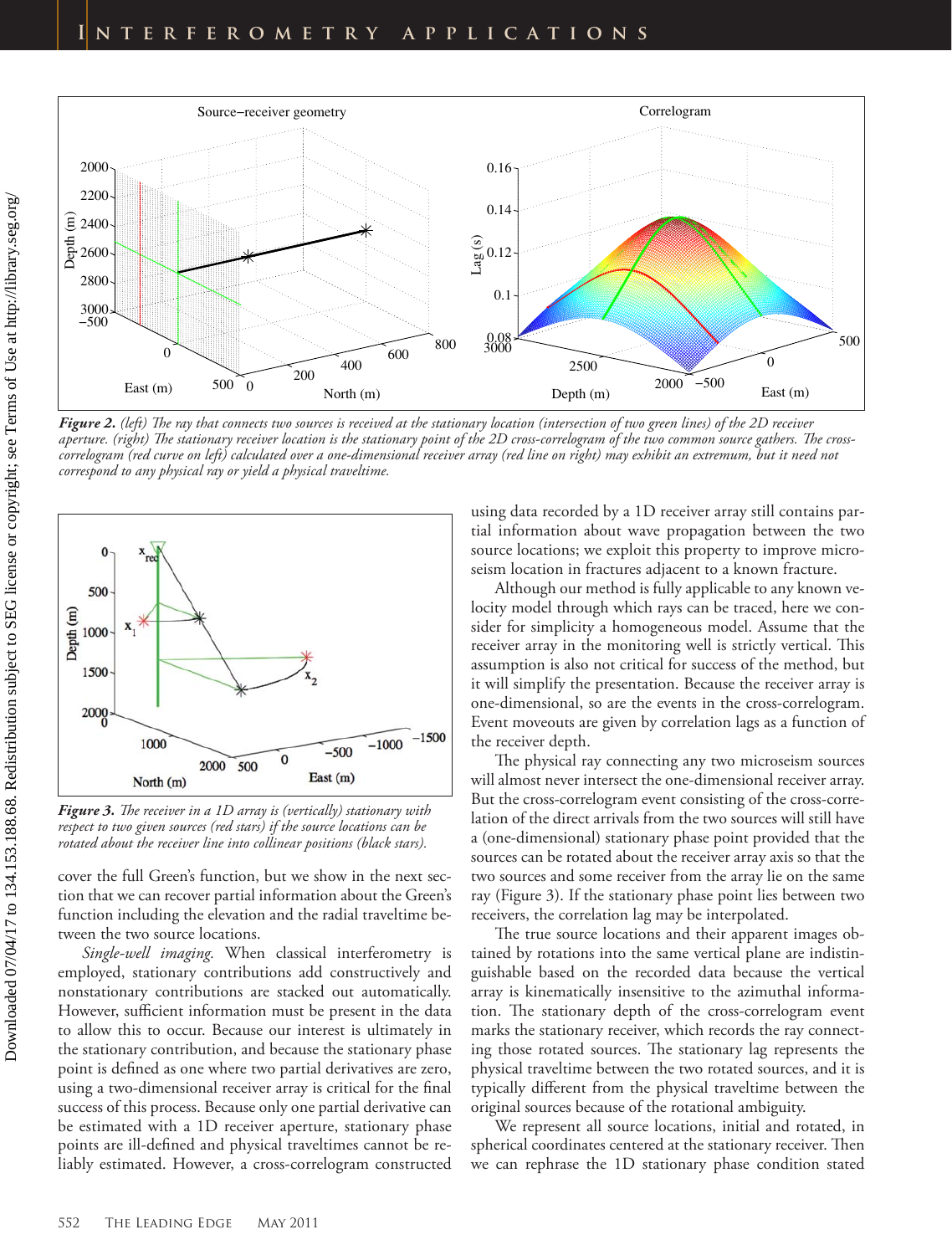

**Figure 4.** The unknown elevation and the radial distance of a source<br>(red star) can be estimated with the help of many stationary sources in *the neighboring fracture (vertical plane). Th e elevation of any source*  along the red curve is the same as the one we seek to estimate. Their *radial distances can also be used to estimate the radial distance to the unknown source location.*

above as follows. The moveout of the cross-correlogram of direct arrivals from two sources has a stationary point at some receiver depth if they have identical elevation angles when viewed from that receiver. The constant elevation-angle surface is a cone with the apex at the receiver location (Figure 4). Any two sources that lie on this cone will produce a crosscorrelogram event with a stationary phase point corresponding to the same receiver depth.

We see that while cross-correlograms cannot be used to distinguish sources with different azimuths, they do provide meaningful constraints on elevation angle and radial distance. If the medium is not homogeneous, then the cone is replaced with a more general surface obtained by ray tracing the medium from a fixed receiver point at a constant elevation angle in all azimuthal directions. As before, the stationary relationship between a known source location and an unknown source location permits the recovery of two out of the three unknown spatial parameters.

Suppose we know one source location in the reference fracture, including its elevation angle and the radial distance with respect to some receiver. Then we also know the elevation and the radial traveltime (not the physical traveltime) from the first source to any other source in another fracture so long as the two sources form a stationary pair with the selected receiver being stationary. Because the total number of sources in the reference fracture is typically large, we can expect to have many redundant measurements of the elevation and radial distance of any source in the second fracture. Figure 4 shows a source in the second fracture and an entire curve of sources from the reference fracture. Any source located along that curve forms a stationary pair with the selected source in the second fracture and helps reduce the localization uncertainty. Unlike the classical method, where the averaging



*Figure 5. The numerical setup with a monitoring well and two vertical fractures nearby. A source from the fracture further away is localized using the nearest fracture.*



*Figure 6. A comparison of localization results for the classical (blue) and interferometric (green) methods is plotted in the elevation-angle/* radial-distance domain. A significant improvement is seen in both *dimensions.*

is performed over all receivers, in this method the averaging is over all source locations in the reference fracture. This results in a much smaller location uncertainty as we demonstrate in the next section.

## **Numerical results**

To demonstrate benefits of the interferometric imaging of sources using a reference fracture, we perform a numerical experiment. Two vertical planar fractures are positioned next to a monitoring well at a depth of 2300 m (Figure 5).